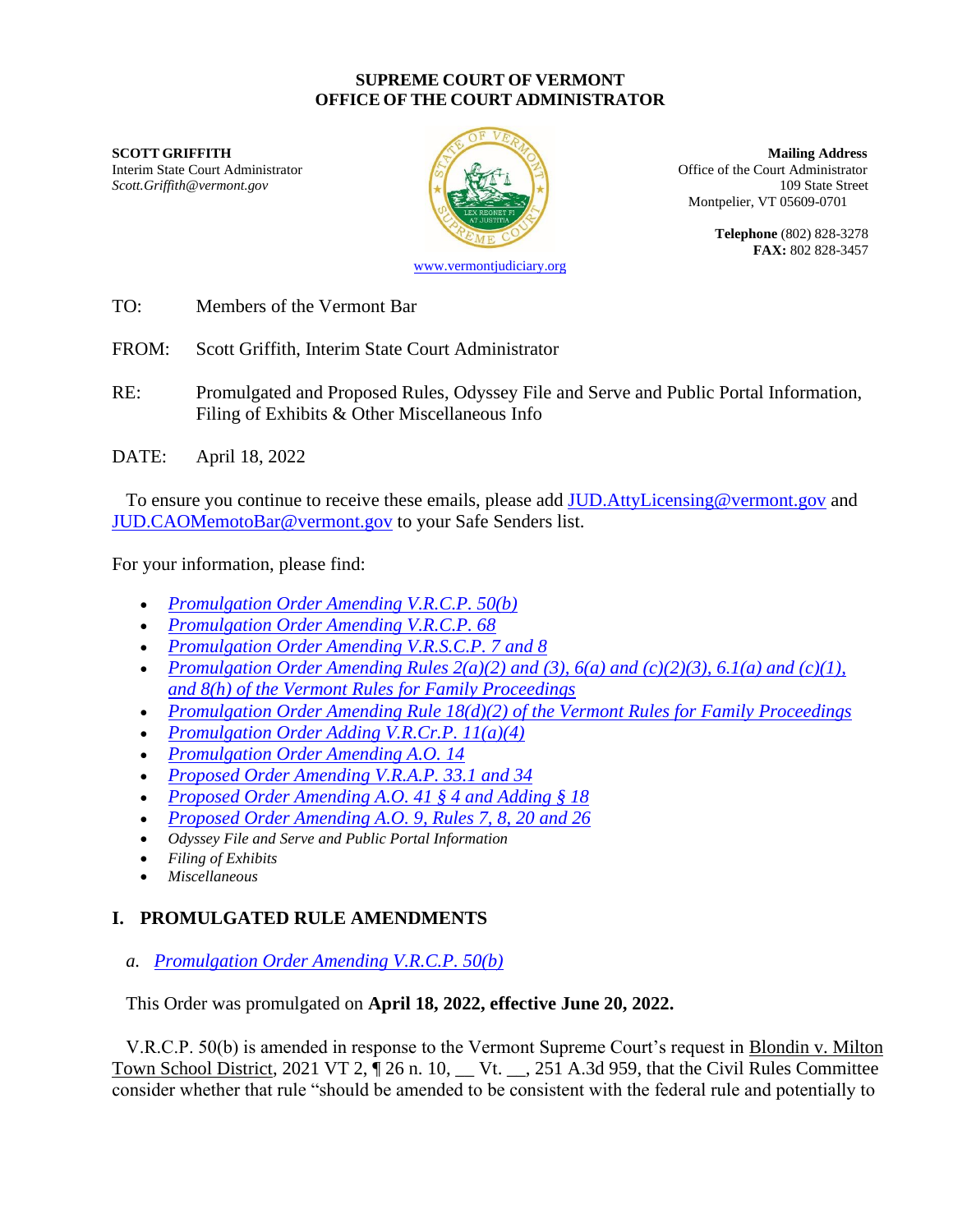allow consideration of pure questions of law on appeal absent renewal following judgment." The amendment to V.R.C.P. 50(b) limits the requirement to renew a motion for judgment as a matter of law when it is a sufficiency-of-the-evidence claim.

*b. [Promulgation Order Amending V.R.C.P. 68](https://www.vermontjudiciary.org/sites/default/files/documents/PROMULGATEDVRCP68--STAMPED.pdf)*

This Order was promulgated on **April 18, 2022, effective June 20, 2022.**

Rule 68 is amended to allow plaintiffs to make offers of judgment where the rule previously only allowed such offers by defendants. The change was initially adopted as part of Administrative Order 49 to make the practice more widely available at a time when in-person civil jury trials were largely on hold pursuant to Administrative Order No. 49, ¶ 24. The present amendment makes the change permanent.

### *c*. *[Promulgation Order Amending V.R.S.C.P. 7 and 8](https://www.vermontjudiciary.org/sites/default/files/documents/PROMULGATEDVRSCP7_8--STAMPED.pdf)*

This Order was promulgated on **April 18, 2022, effective June 20, 2022.**

V.R.S.C.P. 7 is amended to address issues that have been plaguing the small claims docket. The amendments require personal service of judgments before financial disclosure hearings can be held and extend the time period between new financial disclosure hearings. The amendments also include some simple language changes to make the rules clearer. Simultaneously adopted amendments of V.R.S.C.P. 8 modernize and simplify the contempt process for failure to appear at a financial-disclosure hearing. The amendments clarify the basis for a contempt finding and narrow the remedies available for contempt. They also simplify the process for creditors seeking a contempt order.

### *d. [Promulgation Order Amending Rules 2\(a\)\(2\) and \(3\), 6\(a\) and \(c\)\(2\)\(3\), 6.1\(a\)](https://www.vermontjudiciary.org/sites/default/files/documents/PROMULGATEDVRFP2%28a%29%282%29%283%29_6%28a%29%28c%29%282%29%283%29_6.1%28a%29%28c%29%281%29_8%28h%29--STAMPED.pdf) and (c)(1), and [8\(h\) of the Vermont Rules for Family Proceedings](https://www.vermontjudiciary.org/sites/default/files/documents/PROMULGATEDVRFP2%28a%29%282%29%283%29_6%28a%29%28c%29%282%29%283%29_6.1%28a%29%28c%29%281%29_8%28h%29--STAMPED.pdf)*

This Order was promulgated on **April 18, 2022, effective June 20, 2022.**

Rule  $2(a)(2)$  is amended to eliminate the reference to V.R.C.P. 78(a), (Motion Days) which was abrogated by order of June 7, effective August 9, 2021. Rule 2(a)(3) is amended to replace the reference to V.R.C.P. 78(b) with a reference to V.R.C.P. 7(b)(4) (Memorandum in Opposition), added by that order and embodying the provisions of former V.R.C.P. 78(b)(1) in revised form.

Provisions of Rules 6 and 6.1 are deleted because the probate rules now contain provisions on the appointment of guardians and attorneys in probate proceedings. See V.R.P.P. 80.9 (Representation by Guardians ad Litem of Minors) and V.R.P.P. 80.10 (Representation by Attorneys and Guardians ad Litem of Adults in Specified Proceedings). In addition, the reference to the title of 18 V.S.A. Chapter 206 is amended to be consistent with legislation enacted in 2014. 2013, No. 96 (Adj. Sess.), § 114.

Rule  $6.1(c)(1)$  is amended to replace the reference to V.R.C.P. 78(b) (Disposition of Written Motions With or Without Hearing), which was abrogated by order of June 7, effective August 9, 2021, with a reference to V.R.C.P. 7(b)(6) (Evidentiary Hearings) added by that order and embodying its relevant provisions in revised form.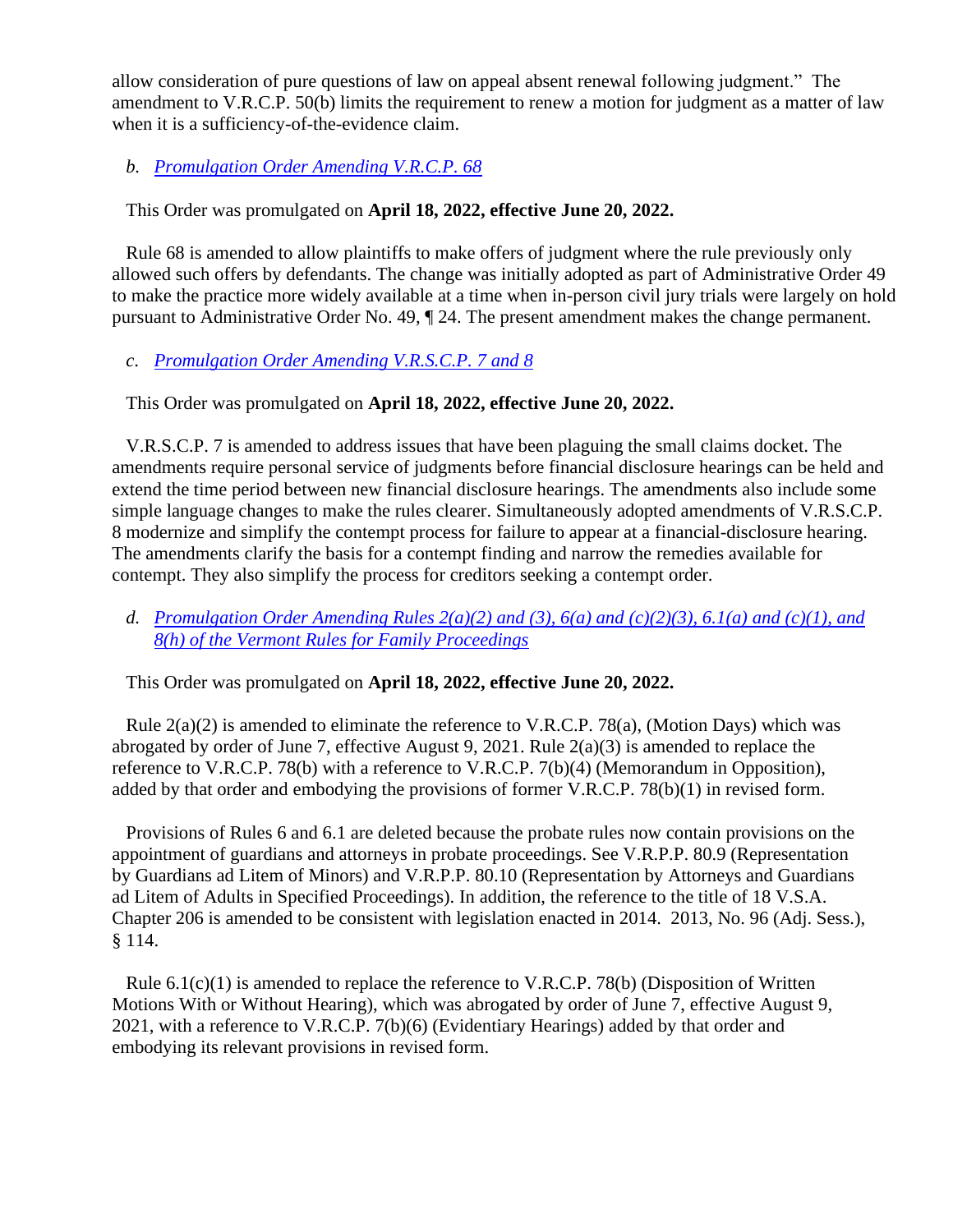Rule 8(h) is amended to eliminate the reference to V.R.C.P. 78 (Motion Day), which was abrogated by order of June 7, effective August 9, 2021. All relevant provisions of the former V.R.C.P. 78 are now incorporated in V.R.C.P. 7.

*e. [Promulgation Order Amending Rule 18\(d\)\(2\) of the Vermont Rules for Family Proceedings](https://www.vermontjudiciary.org/sites/default/files/documents/PROMULGATEDVRFP18%28d%29%282%29--STAMPED.pdf)*

This Order was promulgated on **April 18, 2022, effective June 20, 2022.**

The amendment to Rule  $18(d)(2)$  clarifies that mediation can take place either in person or using remote technology.

A.O. 49 was initially issued March 16, 2020, in response to the state of emergency resulting from the pandemic. Paragraph 13 of A.O. 49 authorized remote participation in mediation by video or telephone without a stipulation or court order. Further, in anticipation that at some point A.O. 49 would no longer be necessary, the Supreme Court requested that the Advisory Committee on Rules for Family Proceedings consider whether there should be a permanent change to Rule 18 related to remote participation. After considering responses from attorneys who practice family law to a Vermont Bar Association survey and responses from family mediators, the Committee concluded that both in person and remote participation in mediation should be permissible in family proceedings subject to V.R.F.P. 18 at the discretion of the mediator or by order of the court.

*f. [Promulgation Order Adding V.R.Cr.P. 11\(a\)\(4\)](https://www.vermontjudiciary.org/sites/default/files/documents/PROMULGATEDVRCrP11%28a%29%284%29--STAMPED.pdf)*

This Order was promulgated on **April 18, 2022, effective June 20, 2022.**

The addition of Rule 11(a)(4) provides an additional procedure whereby a defendant may preserve a post-conviction relief (PCR) challenge to a predicate conviction while pleading guilty or no contest to an enhanced offense, where the State has not consented to preservation of the challenge under the terms of Rule  $11(a)(3)$ . The amendment provides that, with the approval of the court, a defendant may preserve a PCR challenge to a predicate conviction when entering a plea of guilty or nolo contendere even in cases where there is no plea agreement, or consent to the preservation otherwise given by the State, by stating on the record at the change-of-plea hearing an intent to challenge one or more of the convictions through a PCR petition, specifically identifying the convictions to be challenged, and stating the basis for the challenges.

### *g. [Promulgation Order Amending A.O. 14](https://www.vermontjudiciary.org/sites/default/files/documents/PROMULGATEDAmendmentAO14--STAMPED.pdf)*

This Order, **promulgated on April 18, 2022, effective immediately,** replaces Justice Robinson with Justice Waples as the Justice responsible for entertaining motions for Area III.

# **II. PROPOSED RULE AMENDMENTS (NOTE: THE FOLLOWING AMENDMENTS HAVE BEEN PROPOSED AND HAVE NOT BEEN APPROVED BY THE SUPREME COURT.)**

### *a. [Proposed Order Amending V.R.A.P. 33.1 and 34](https://www.vermontjudiciary.org/sites/default/files/documents/PROPOSEDVRAP33.1_34--FOR%20COMMENT.pdf)*

The proposed amendments to Rule 33.1 and 34 update provisions regarding remote oral argument. Because of the health concerns posed by the COVID-19 pandemic, the Vermont Supreme Court began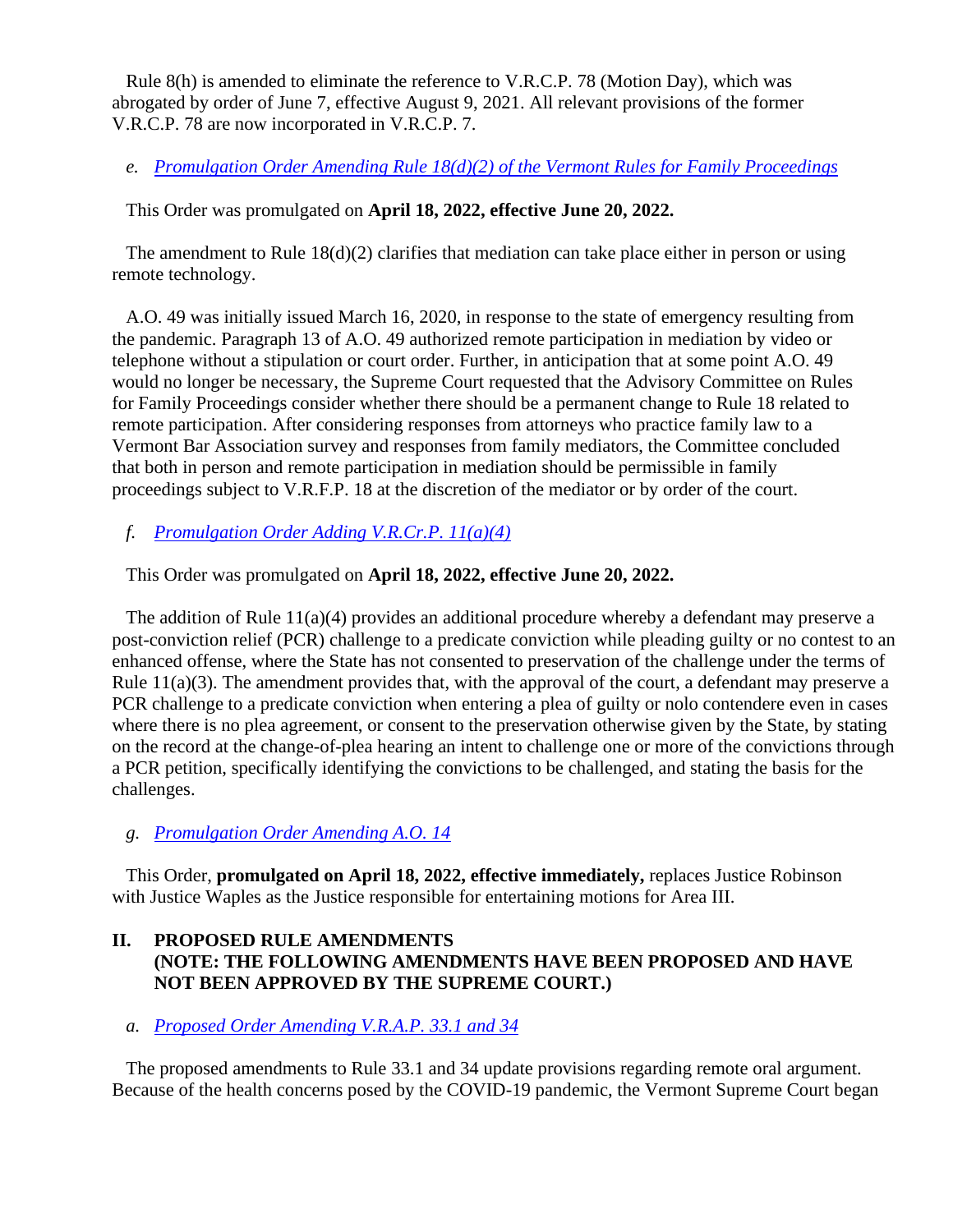holding remote oral arguments in April 2020. The arguments were conducted using Webex with Justices, attorneys, and self-represented parties appearing by video or audio. Public access to the remote oral arguments was provided by a live stream. The Court conducted a survey of members of the bar on attorneys' experiences with remote oral argument. Many respondents reported that remote argument was an efficient use of time and was a good balance between service and cost to the client. Other respondents preferred argument in the courtroom and missed the formality of in-person argument. The majority of respondents indicated they would choose in-person for full-Court arguments and remote for hearings before a three-Justice panel.

Rule 33.1(b)(2) is added to default to remote oral argument before a three-Justice panel. An in-person oral argument is available under (b)(3) if the parties file a stipulation or a party files a motion and demonstrates good cause. Under new proposed Rule 34(c), the default is that oral arguments before the full Court are scheduled for in-person participation. A remote oral argument is available under (d) if the parties file a stipulation or a party files a motion and demonstrates good cause. In either case, the stipulation or motion must be filed by the deadline set for requesting oral argument. This advance notice is necessary so that the case can be properly calendared for in-person or remote hearing. An in-person hearing is not available when one party is incarcerated and self-represented.

Former 34(c)-(j) are redesignated (e)-(*l*).

Comments on these proposed amendments should be sent by **June 20, 2022**, to Emily Wetherell, Deputy Clerk, at the Vermont Supreme Court, at the following address:

> Emily Wetherell, Deputy Clerk [emily.wetherell@vermont.gov](mailto:emily.wetherell@vermont.gov)

#### *b. [Proposed Order Amending A.O. 41 § 4 and Adding § 18](https://www.vermontjudiciary.org/sites/default/files/documents/PROPOSED%20A.O.%2041%20Amending%20%C2%A74%28a%29%20and%20Adding%20%C2%A718--FOR%20COMMENT.pdf)*

The proposed amendments to Administrative Order 41 include provisions regarding coverage of malpractice insurance. A joint committee made of members from the Professional Responsibility Board and the Vermont Bar Association met several times, studied the approaches of several jurisdictions, and heard from a variety of individuals, including attorneys involved in attorney discipline and malpractice cases, and representatives of title and malpractice insurers. The committee proposed that the A.O. 41 be amended to require that the annual licensing statement include a section requiring lawyers to disclose their insurance status. New  $\S$  4(a)(8) implements that requirement. New § 18 provides details of the required disclosure, exempting government attorneys, in-house counsel, and attorneys not on active status. Section 18(d) provides that the information regarding insurance coverage is publicly available, but delays public availability until after a full license renewal period has passed. For example, if the rule takes effect in 2022 after the July 1 renewal date, then the information will not be publicly available until after July 1, 2024, so that it will not appear that some attorneys are uninsured when, in fact, they have not yet had an opportunity yet to report their insurance coverage.

Comments on this proposed amendment should be sent by **June 20, 2022**, to Michael Kennedy, Bar Counsel, Professional Responsibility Program, at the following address:

> Michael Kennedy, Bar Counsel [Michael.Kennedy@vermont.gov](mailto:Michael.Kennedy@vermont.gov)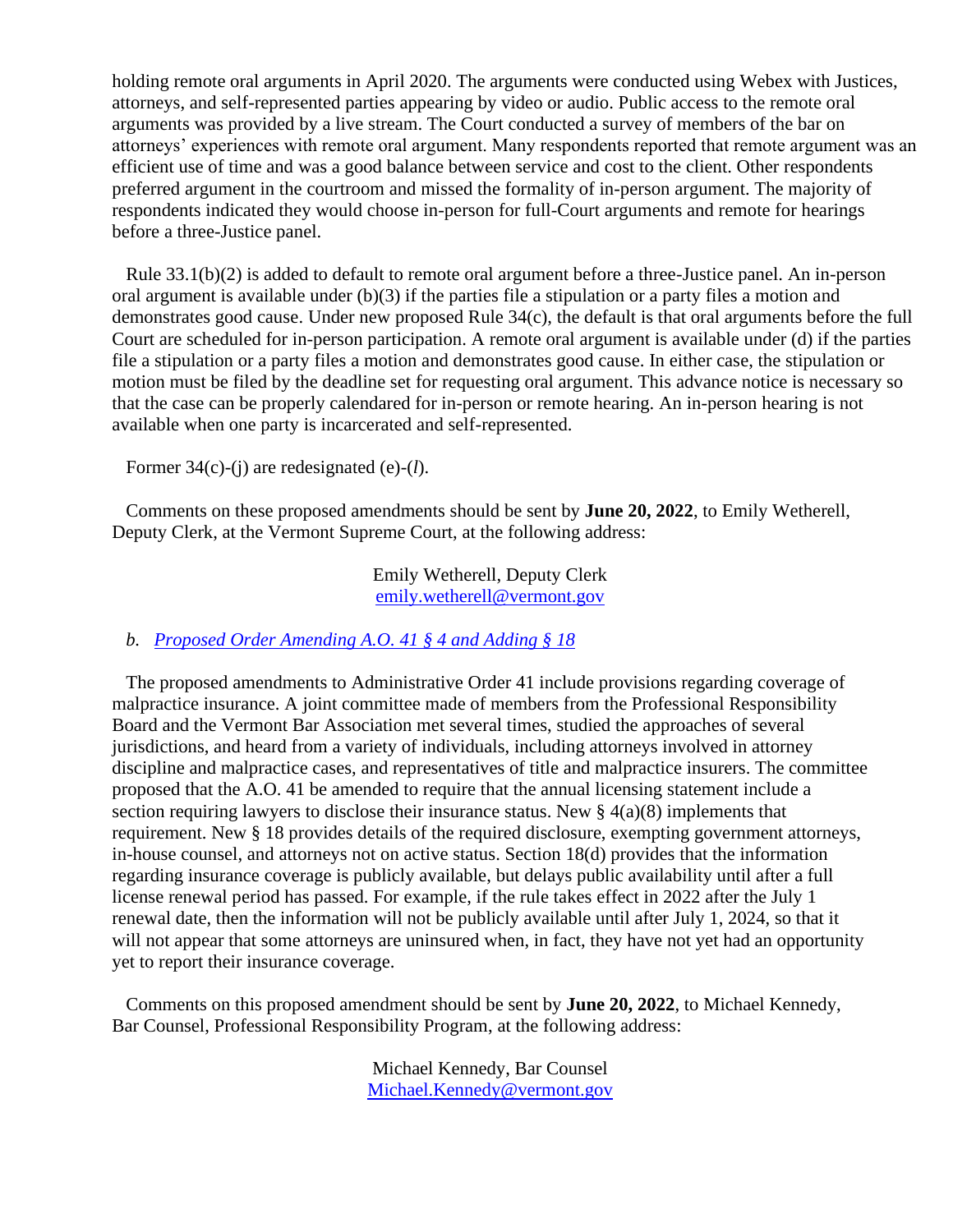#### *c. [Proposed Order Amending A.O. 9, Rules 7, 8, 20 and 26](https://www.vermontjudiciary.org/sites/default/files/documents/PROPOSED%20AO9%20Rules%207%208%2020%20and%2026--FOR%20COMMENT.pdf)*

The proposed amendment to Rule 7(B) rescinds the limitation on the number of terms that an Assistance Panel member may serve. Given the nondisciplinary format and goals of the Bar Assistance Program, the value of experienced members, and the relatively small pool of potential members, there is no reason to limit terms.

The proposed amendment to Rule 7(C) rescinds the requirement that at least one member of an Assistance Panel be a current member of the Board. With only seven volunteer members, this requirement puts an unreasonable expectation on Board members' time. Board members remain eligible to volunteer to serve as members of assistance panels.

The proposed amendments to Rule 8(A) and (B) clarify the scope of the confidentiality of all information, communications, and records received and generated by the Bar Assistance Program. Nearly all information disclosed to or by the Bar Assistance Program or otherwise maintained within the Bar Assistance Program is confidential.

Proposed new paragraph (C) is added to clarify that all information, communications, and records related to matters considered by Assistance Panels are confidential.

Proposed new paragraph (D) is added to clarify the situations in which otherwise confidential information, communications, or records must be disclosed. Paragraph (D) loosely tracks Vermont Rule of Professional Conduct 1.6(b) and is intended to clarify that Bar Counsel and the Bar Assistance Program must disclose information in the specified situations, as would a lawyer in a lawyer-client relationship.

Old paragraph (C) is relabeled a paragraph (E) and is amended for clarity and to strengthen the confidentiality of information, communications, and records.

Old paragraph  $(D)$  is relabeled as paragraph  $(F)$  and is amended to clarify the situations in which otherwise confidential information, communications, or records may be disclosed. Paragraph (F) loosely tracks V.R.Pr.C. 1.6(c) and is intended to permit Bar Counsel or the Bar Assistance Program to disclose information in situations in which a lawyer would be permitted to do so in a lawyer-client relationship.

Old paragraph (E) is relabeled as paragraph (G) and is amended to reflect that, on occasion, the Professional Responsibility Program might contract with an attorney to serve when Bar Counsel has a conflict of interest or is otherwise unable to serve.

Old paragraph (F) is relabeled as paragraph (H) and is amended make clear that the confidentiality provisions of Rules 5, 6, and 7 encompass all who might work or volunteer in or for the Bar Assistance Program.

The proposed amendment to Rule 20 reflects the 2021 amendments that created the role of Screening Counsel.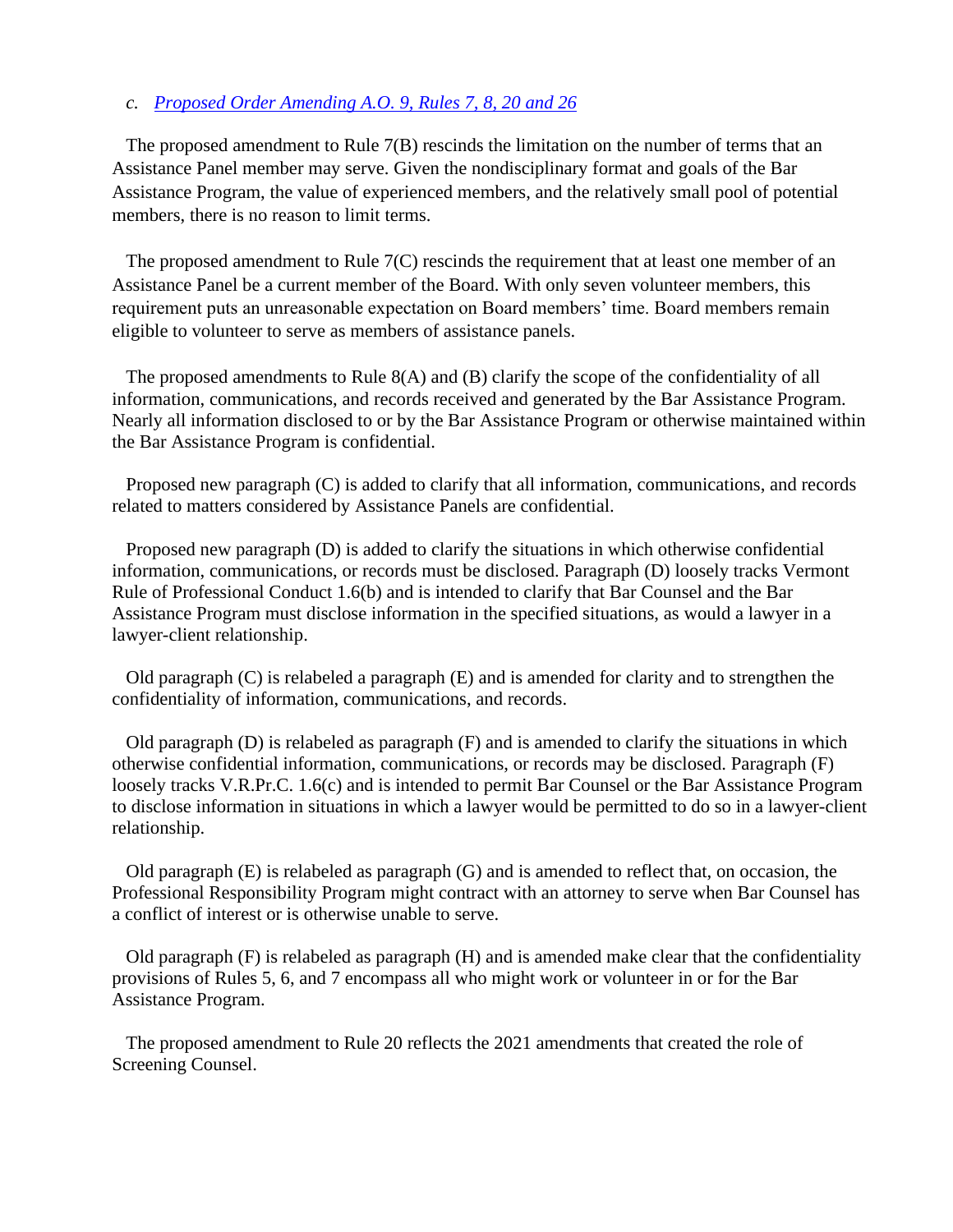The proposed amendment to Rule 26(D) conforms with paragraph B and to clarify that lawyers who are suspended for 6 months or longer must petition for reinstatement to the active practice of law. By contrast, lawyers who are suspended for less than 6 months may resume practicing upon the expiration of the suspension.

Comments on these proposed amendments should be sent by **June 20, 2022** to Michael Kennedy, Bar Counsel, Professional Responsibility Program, at the following address:

> Michael Kennedy, Bar Counsel [Michael.Kennedy@vermont.gov](mailto:Michael.Kennedy@vermont.gov)

# **III. ODYSSEY FILE & SERVE AND PUBLIC PORTAL INFORMATION**

All Superior Courts, including the Environmental Division, the Judicial Bureau, and the Supreme Court are using Odyssey and accepting electronic filings through Odyssey File & Serve. Please use the following links to access Odyssey electronic filing and portal systems and for more information.

### **Reminders for OFS Users:**

**1) PDFs must be "flattened" prior to efiling through Odyssey File & Serve**

With the increased use in electronic signature tools, it is important for OFS filers to remember that all PDFs must be flattened prior to filing in OFS. In order to eFile a formfillable PDF or a PDF that has been electronically signed, you must first save them as a flat file. Otherwise, the filing will fail and you will need to refile.

Follow the steps below to "flatten" a completed PDF:

1. Open the completed PDF.

2. Right click on document and select Print. NOTE: if document opens in Adobe, Select File and select Print.

3. Select the PDF printer. (The Adobe PDF printer is installed automatically with Adobe Acrobat. Numerous free PDF printer

drivers are available for download from the Internet.)

4. Select OK.

- 5. Specify location to save the printed, "flattened" version of the form.
- 6. Select Save
- **2)** Attorneys must select the party they represent as the "person responsible for fees" in the Fee section of the filing process. Additionally, when the attorney represents more than one party, attorneys should continue to select the same party as the "person responsible for fees"; otherwise, the attorney will incur an additional efiling use fee.

**Odyssey File & Serve.** Odyssey File & Serve (OFS) is the platform through which you electronically file with the courts. To access OFS, please visit<https://vermont.tylerhost.net/ofsweb>

You can access user guides through the "User Guides" link in the "Self Help" window. You can also access docket-specific user guides and a new Frequently Asked Questions on the judiciary's website at [www.vermontjudiciary.org/efiling](https://www.vermontjudiciary.org/about-vermont-judiciary/electronic-access/electronic-filing)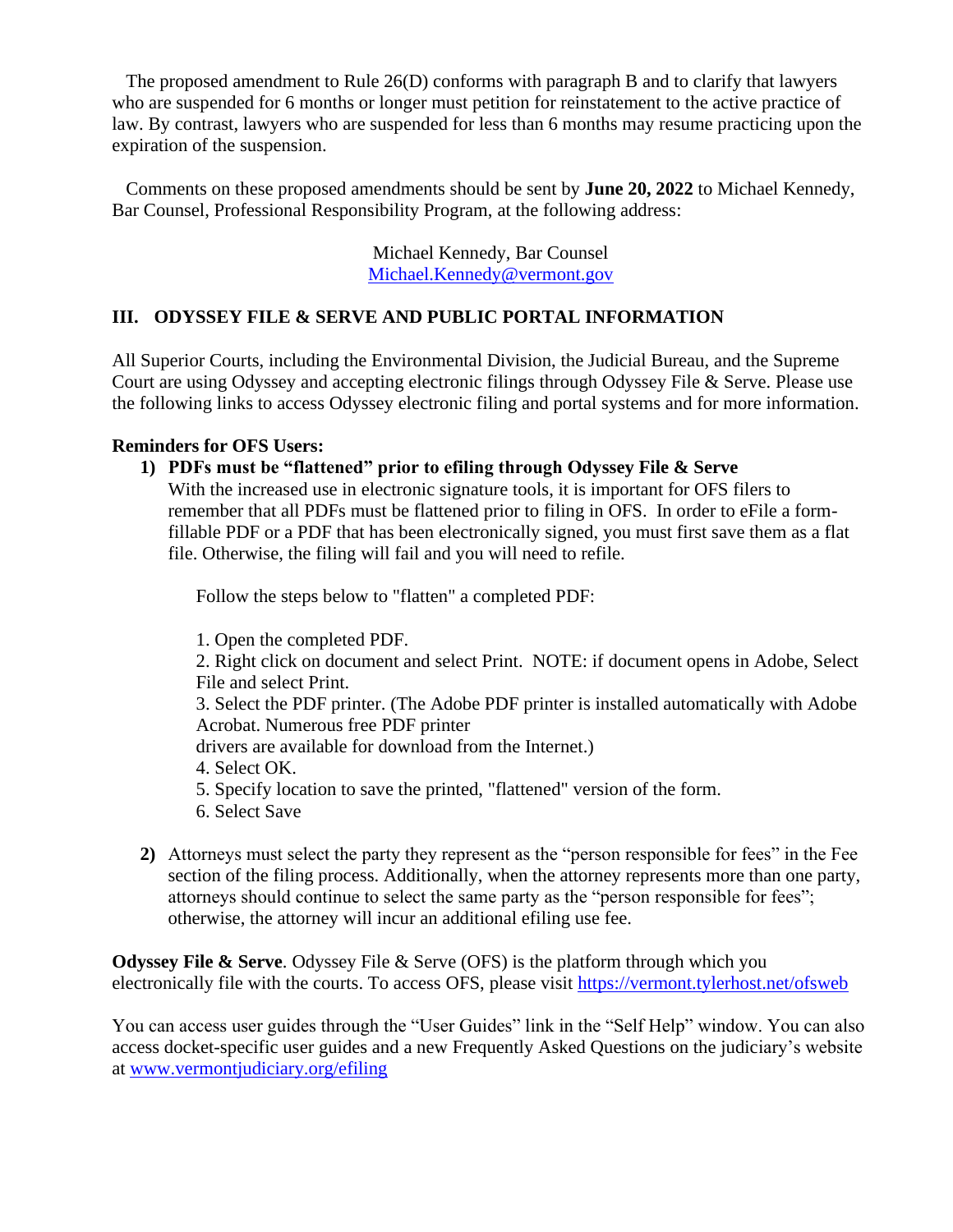For technical support regarding Odyssey File & Serve, please contact Tyler Technologies at 800- 297-5377 or [efiling.support@tylertech.com](mailto:efiling.support@tylertech.com)

If you have procedural questions about OFS, please email the judiciary at [JUD.EFileSupport@vermont.gov](mailto:JUD.EFileSupport@vermont.gov)

**Odyssey Public Portal**. The Odyssey Public Portal allows you to view your case files. To access the portal, please visit<https://publicportal.courts.vt.gov/Portal/> Before you can view your case files, you must first register in the portal and then request elevated access. The Public Portal User Guide contains instructions on how to register and request elevated access. You can read the user guide on our website at<https://www.vermontjudiciary.org/about-vermont-judiciary/public-portal>

For technical support regarding the Public Portal, please contact the Vermont Judiciary's HelpDesk at [Jud.helpdesk@vermont.gov](mailto:Jud.helpdesk@vermont.gov) When emailing, please write "**Public Portal**" in the subject line.

# **IV. FILING OF EXHIBITS**

Per the 2020 Vermont Rules for Electronic Filing, all electronically filed documents (including exhibit lists and exhibits) must be submitted in PDF format. It is recommended that the exhibit list be filed in Odyssey File & Serve (OFS) as a "Lead Document" and that any PDF exhibits be filed as attachments to that exhibit list.

Multimedia files that cannot be converted to PDF format should be submitted by nonelectronic means on a CD, DVD, or USB flash drive (aka thumb drive) and can be mailed or delivered to the court. It is recommended that filers indicate this on the exhibit list being filed in OFS. Please note that while the courts are equipped to view common multimedia formats (such as .mp3, .mp4, .mpeg, .mov, .wmv files), the filer will have to provide compatible player software if an exhibit is in a proprietary multimedia format.

Finally, please remember that regardless of how an exhibit is filed, it is the filer's responsibility during a hearing to present the exhibits. During remote hearings, this means the filer must either assure that all witnesses have been provided with the marked exhibits in advance and have them available to view; or be able to share his or her screen to allow all participants to view the exhibit. If the exhibit is a video or audio file, the litigant must be prepared to play it during the hearing.

# **V. MISCELLANEOUS**

*a. Court Forms*

Court forms are constantly being updated. Please refer to the judiciary website for the most up-todate forms,<https://www.vermontjudiciary.org/court-forms>

Please use the link below to report any form question, concern or issue <http://www.vermontjudiciary.org/website-feedback-form> or you can access our Website Feedback program at the bottom of each web page.

*b. Obligation under A.O. 41*